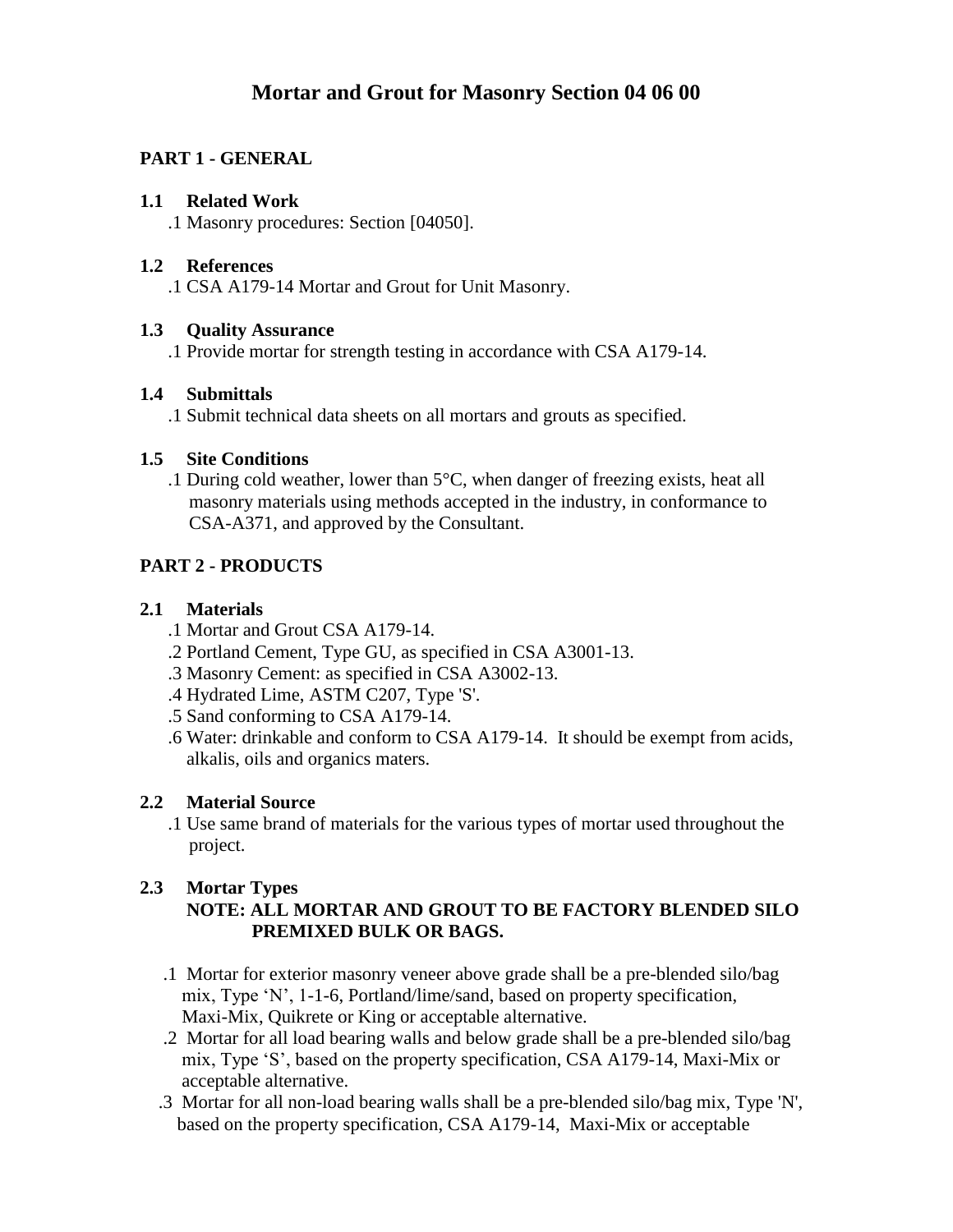alternative.

*SPEC NOTE: If architect is considering using a coloured mortar on the project, include the following subsection*

# **2.4 Mortar Colour**

- .1 All coloured mortar shall be pre-blended silo/bags at the factory.
- .2 Colouring pigments shall be in accordance with ASTM C979/C979M. Final colour to be selected by consultant. Allow for loading rate of 6%, (full loading).
- .3 Acceptable manufacturers; Solomon (SGS), Venator, Interstar Pigments.

# **2.5 Grout Types**

- .1 Block-fill Masonry Grout: CSA-A179-14 Table 7, 20 Mpa, per property specification, unless indicated otherwise on Structural Drawings. Provide a high slump grout on the order of 275 mm.
- .2 Use coarse grout where required, in spaces 50 mm (2") or more in least horizontal dimension.
- .3 Use fine grout in spaces less than 50 mm (2") in horizontal dimension.

# **PART 3 - EXECUTION**

## **3.1 Mixing**

- .1 Do masonry mortar and grout work in accordance with CSA A179-14.
- .2 Mixing shall be executed with a clean mechanical mixer, or built-in auger mixer. with silo, devoid of dried mortar, rust traces and other contaminants. Do not use salt or antifreezes to thaw the equipment. Mortar shall be mixed manually only if there is no other potential alternative and if the Architect has given prior approval.
- .3 Follow manufactures instructions for proper mixing.
- .4 All mortar must be used within 2 ½ hours from initial mixing.
- .5 Ensure water added to grout is of consistency/fluidity for proper placement on basis of 275 mm slump.

## **3.2 Colour Uniformity**

- .1 In order to ensure the finished product's colour uniformity, the Contractor shall:
	- .1 Use water originating from the same source and use the same brand of binders and colouring agents throughout the entire project.
	- .2 Avoid adding water on site in order to modify mortar's workability or for tempering.
	- .3 Always execute joint tooling within the same delay after laying of mortar.
	- .4 Tooling of exterior brick and stone mortar joints shall occur at thumbprint hardness, (when the pressure of a thumb leaves only a subtle trace). Masonry contractor must adjust tooling time according to temperature and unit absorption, always performing joint tooling at the same degree of hardness.
	- .5 Clean mixer thoroughly if it was recently used for a different mixture, white cement or sand, colour agents, etc.

## **3.3 Cleaning**

- .1 Clean masonry assembly of masonry stains in accordance with manufacture's instructions.
- .2 Ensure coloured mortar has sufficiently cured before cleaning.